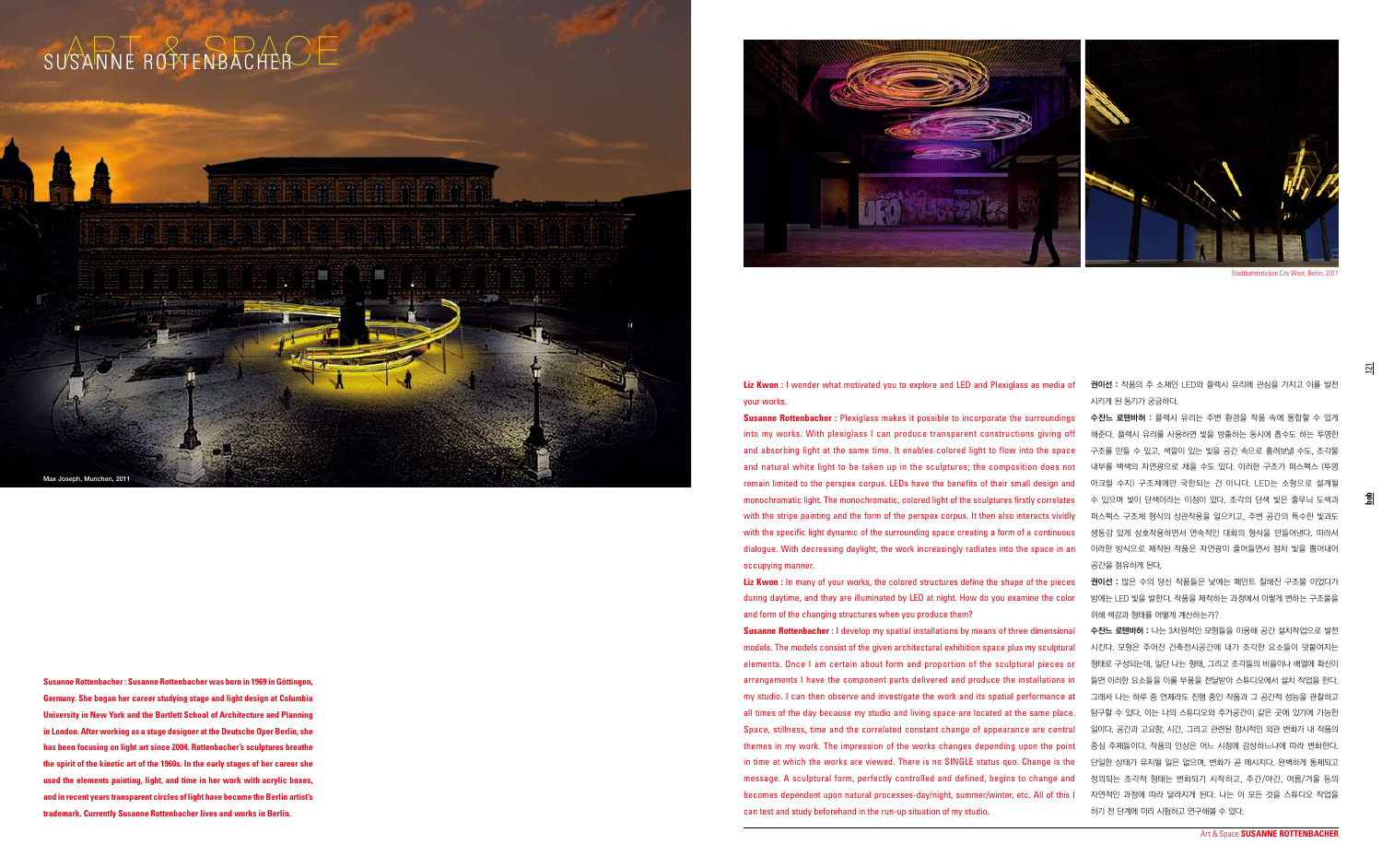123

**bob**

3 Kontrapunkte fur 20 Ringe, Hamburg, 2012



Freiheit, Koln, 2012

수잔느 로텐바허 : 수잔느 로텐바허는 1969년에 독일의 괴팅겐에서 태어나 뉴욕의 컬럼비아 대학교에서 무대 및 조명 디자인을 공부하고 런던의 바틀렛 건축 학교에서 수학했다. 그녀는 베를린의 독일 오페라극장에서 무대디자이너로 일한 후 2004년부터 조명 아트에 집중해 오고 있는데, 그녀의 조각 작품에는 1960년대 키네틱 아트의 정신이 곁들여 있다. 작업활동 초기에 그녀는 도색과 조명, 시간의 요소를 활용하여 아크릴 상자 작업을 했으며, 최근에는 투명한 빛의 원환들이 그녀의 특징이 됐다. 현재 수잔느는 베를린에서 거주하며 작업 중이다.



**Liz Kwon :** Please tell us about the process of the commission for the work <Freiheit> which was exhibited in Koln. How did your understanding and interpretation of a space that were necessary for the installation at the church differ from those for other projects? **Susanne Rottenbacher:** <Freiheit> is a site-specific intervention in form and content derived specifically from the particular exhibition space of a church. The installation was inspired by a painting by Peter Paul Rubens in the Christian pictorial tradition of large movement scenarios 'The great last judgment', depicting the rising up of the blessed and the falling down into hell of the damned. The grand theatrical entrance of the eleven rings striding across the entire 16m height of the church interior has no one distinct reading of direction either. The installation <Freiheit> can be read both ways. Suspended from the ceiling by strands of wire, the sculptures seem to be floating weightlessly in space in an imaginary sense - each one by itself and yet all in spatial relationship to one another. Others are placed on the ground, either free standing or simply laid down. And other truncated forms seem to merge into the architecture as half circles, apparently progressing into walls and floors. The specific challenge of the vast church interior appeared to be the creation of a sculptural choreography as grand and dramatic appearance yet with a lightness and transparency allowing oneself to trail away in the almost meditative silence of the sacred place of a church.

권이선 : 쾰른에서 전시된 <자유>의 커미션 과정이 궁금하다. 교회에서의 작업은 공간에 대한 이해와 해석이 다른 프로젝트와는 어떻게 달랐는가? 수잔느 로텐바허 : 〈자유〉는 교회라는 특별한 전시공간에서 형태와 내용이 특수하게 도출된 장소 특정적 설치작업이다. 이 작업은 기독교 회화에서 전통적으로 보여지는 대규모 시나리오 중 하나인 페테르 파울 루벤스의 회화 '최후의 심판'에서 영감을 받은 것인데, 그의 그림은 축복받은 자들이 승천하고 저주받은 자들이 지옥의 나락으로 떨어지는 모습을 묘사하고 있다. 작품이 교회의 16m 높이 전체를 가로지르고 11개의 고리로 설치되면서 연출된 극적인 분위기의 출입구에서는 어느 뚜렷한 방향도 읽히지 않는다. <자유>라는 설치작업은 두 가지 방식으로 이해될 수 있다. 철사줄을 이용해 천장에 매달린 조각들은 상상적인 의미에서 허공을 무중력적으로 떠다니는 것처럼 보이며, 각각의 조각은 독립적이면서도 서로 공간적인 관계를 이룬다. 또 어떤 것들은 바닥에 자유로이 세워지거나 단순히 눕혀져 배치됐고, 단편화된 형태들은 반원 모양으로 건축물에 합쳐지듯 벽체와 바닥을 향하는 모습이다. 드넓은 교회 공간 내에서 작업하며 특히 어려웠던 점은 웅장하고 극적인 모습을 띠면서도 교회라는 성스러운 장소에 명상적인 고요함 속으로 잦아들어가는 가볍고 투명한 조각을 만드는 일이었다.